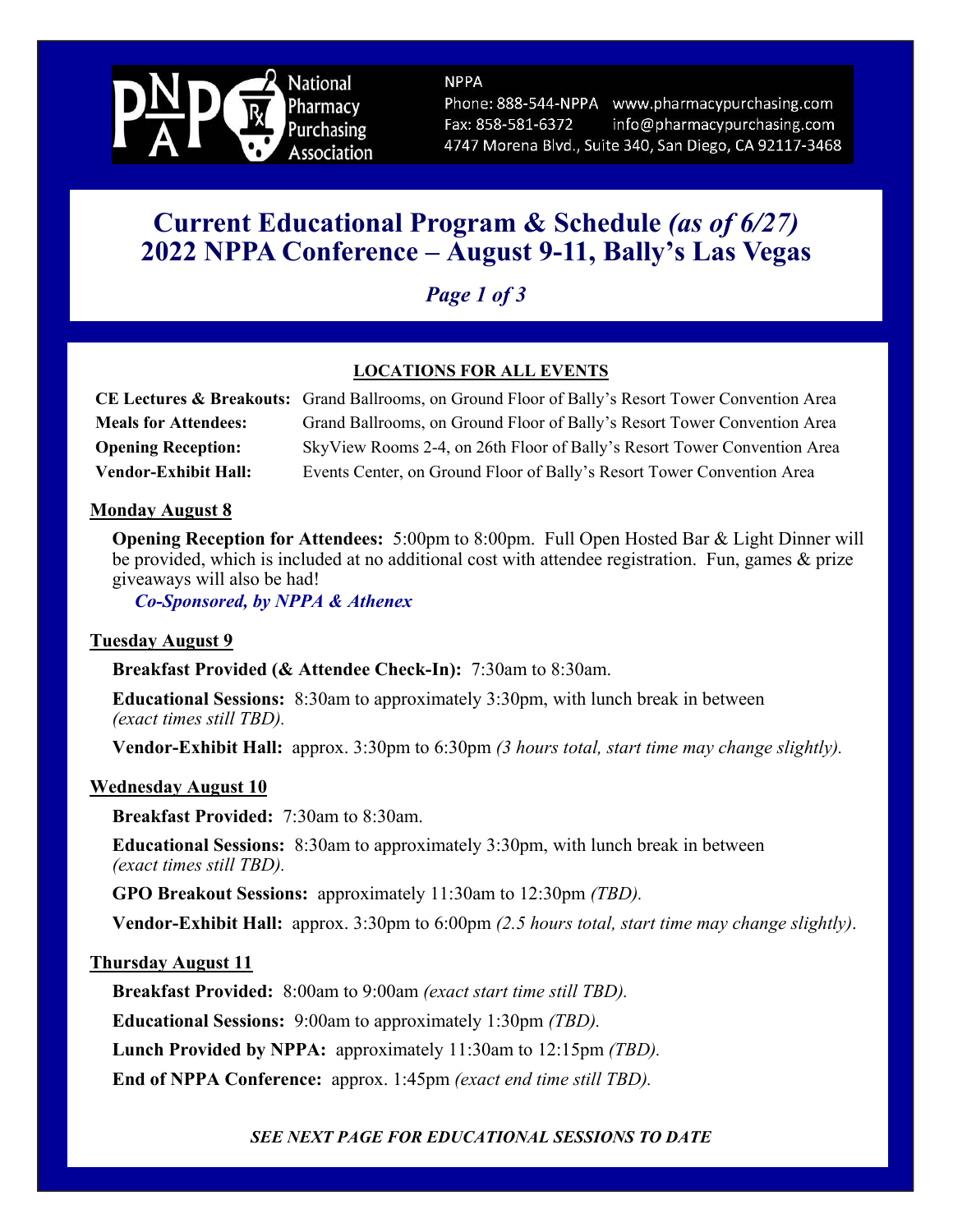

**NPPA** Phone: 888-544-NPPA www.pharmacypurchasing.com info@pharmacypurchasing.com Fax: 858-581-6372 4747 Morena Blvd., Suite 340, San Diego, CA 92117-3468

# **Current Educational Program Lectures** *(as of 6/27)* **2022 NPPA Conference – August 9-11, Bally's Las Vegas**

*Page 2 of 3*

**CE Units Available:** between 12-13 ACPE-accredited CE units for pharmacy recertification expected to be available, including 1 hour/unit of "Law" CE, for Pharmacy Tech/Buyers (& at least half or more also for Pharmacists).

*Timeslots for Educational Sessions are currently still TBD.*  **———————————————————————————————————————-** 

## **Drug Diversion Prevention: A Pharmacy Buyer's Perspective**

**Angela Westdorp,** CPhT, RPT, Inventory Control Specialist, Sarasota Memorial Hospital-Venice, North Venice, Florida

**Ken LeBoutillier,** PharmD, CPh, Pharmacy Administrative Manager, Sarasota Memorial Hospital, and Diversion Program Co-Chair, Sarasota Memorial Healthcare System, Sarasota, Florida **Jodi Emmett,** BSN, RN-BC, Medication Diversion Specialist, Sarasota Memorial Hospital, Sarasota, Florida

**Pharmacy Buyer Workload, Training & Growth Options - "Where To From Here?" Sarah Davis,** CPhT, B.S., M.A., Apexus Certified 340B Expert, Lead Product Advisor in Pharmacy Analytics, Vizient, Inc., Irving, Texas

**Pharmacy Automated Dispensing Cabinets: Configuration, Maintenance & Optimization Cassi Prosper,** CPhT, Pharmacy Buyer & Technician Consultant, and Director/Instructor of Pharmacy Technician Program (for several cities in California)

**Medication Safety & The Pharmacy & Therapeutics Committee In Hospital Pharmacies Cynthia E. Gunn,** BS, CPhT, Pharmacy Inventory & Automation Specialist-Continental Division, HealthTrust Purchasing Group (HCA), Denver, Colorado

## **503B Outsourcing Companies Explained**

**Pam Shea,** CPhT, Retired Pharmacy Buyer, Carlsbad, California (previously the Buyer at Scripps Green Hospital, La Jolla, California)

**Drug Supply Chain Quality & Security Act (DSCSA) Information & Updates Teri Levitt,** MS, CPhT, 340B Apexus Certified Expert, Senior Product Advisor, Vizient Inc., Irving, Texas

*Qualifies for Pharmacy "Law" CE requirement*

*CONTINUED ON NEXT PAGE*